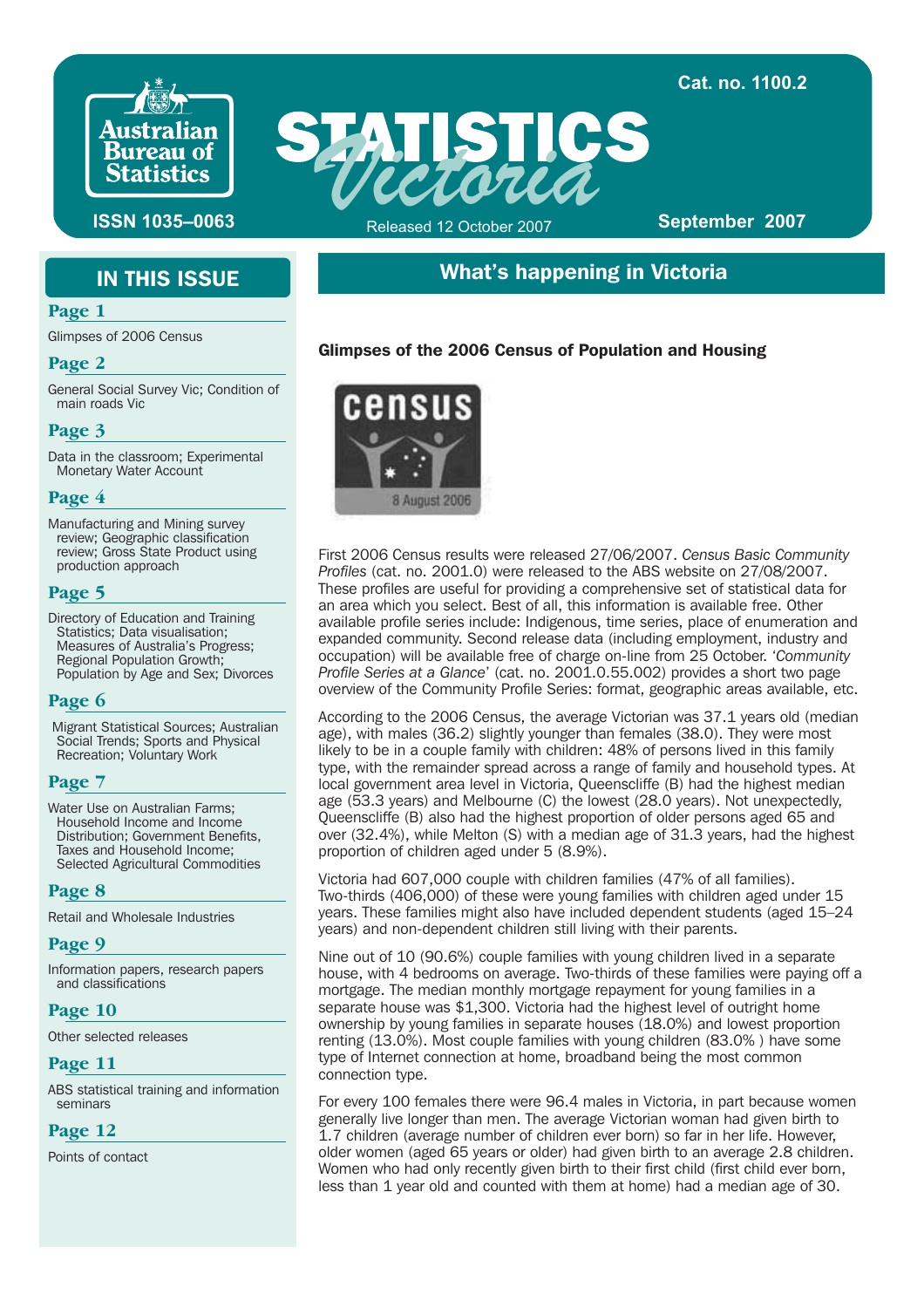# WHAT'S HAPPENING IN VICTORIA

For all Victorians aged 15 years and over, the 2006 Census recorded a median weekly gross personal income of \$456. Men had a higher median income (\$605) than women (\$355). To some extent, this gender difference is due to older people (aged 65 years and over) generally having lower incomes (median \$275), and relatively large numbers of women in the older age group. Women aged 15–64 years (\$401) also had a median income that was lower than for men (\$686) in the same age group, reflecting to some degree, lower pay levels and a higher incidence of part-time work for women. Median Victorian household income was \$1,022, and median family income \$1,170.

Of the 756,000 people who had arrived in Australia since 2001 to stay for one year or more, 31% settled in the statistical division (SD) of Sydney, 24% in Melbourne SD, 11% for both Perth SD and Brisbane SD, 5% in Adelaide SD and 3% in the Gold Coast SD.

New topics addressed in the 2006 Census included: internet connection; persons needing assistance with everyday activities due to a long-term health condition, disability or old age; provision of unpaid assistance to a person with a disability, long term illness or problems due to age; child care; voluntary work; and unpaid domestic work.

### General Social Survey, Victoria, 2006

The General Social Survey provides a wide range of information for Australia, including: health, housing, education, work, income, financial stress, assets and liabilities, transport, social capital, voluntary work, family, community, and crime. This product includes 36 tables for different Victorian population groups and selected themes.

In Victoria during 2006, mean equivalised gross household income per week was higher in major cities (\$899), than in inner regional (\$634) and other areas (\$595). Median mortgage payments per week mirrored this: major cities (\$276), inner regional (\$229), and other areas (\$179). Median rent payments per week were: major cities (\$184), inner regional (\$130), and other areas (\$132).

Four out of five people aged 18 years and over (80.2%) reported having face to face contact with family or friends living outside the household during the previous week. Most people (93.8%) felt they could get support in a time of crisis from persons living outside the household, while 29.7% provided support to relatives living outside the household. Full-time employment (47.7%) was more prevalent than part-time employment (18.1%), and 21.2% were retired from work.

Feeling 'unsafe or very unsafe' walking alone in the local area after dark affected 16.8% of people. Some 9.7% reported being a victim of physical or threatened violence in last 12 months, and 6.5% reported being victims of actual or attempted break-ins.

A disability or long-term health condition with core activity restriction affected 12.2% of persons generally, but 31.5% of those retired from the labour force. A core activity limitation is when a person needs help, has difficulty or uses aids or equipment with self care, mobility or communication. While 14.6% of people assessed their health as fair/poor, this rose to 36.8% of persons retired from the labour force. Some 20.0% of persons reported difficulty accessing service providers, although this was

less common amongst those in major cities (15.8%) than in inner regional (28.8%) and other areas (42.1%).

Internet access at home was available to 57.7% of Victorians in the previous 12 months; although this dropped to 20.3% of 65-74 year olds, 24.7% of persons retired from work, and 48.3% living in 'other areas' (eg. outside major cities and inner regional). A home owner with a mortgage (71.4%) or renter with private landlord (63.5%) were more likely than a home owner without a mortgage (42.1%, perhaps an age effect) to access the internet at home.

Moving house in the last 5 years was reported by 38.8%, but rose for unemployed (57.9%), people living in state housing (51.3%) and renters with private landlords (82.3%). Most people (88.1%) had access to a motor vehicle to drive, although this fell to 55.2% of unemployed and 49.8% in state housing.

To explore this dataset further, refer to '*General Social Survey, Victoria, 2006*' (cat. no. 4159.2.55.001, released 23/07/2007). Victorian level data is provided in Excel spreadsheet format.

### Condition of Main Roads in Victoria

Within Melbourne during 2005-2006, Local Government Areas (LGA) with the highest proportion of rough main roads were Yarra (11.8% of main roads), Melbourne (9.2%) and Maribyrnong (8.9%). Outside Melbourne, Mansfield (19.9%) had the highest proportion of rough main roads, followed by Strathbogie (19.0%), Yarriambiack (18.4%) and Pyrenees (17.6%). This and other information on the condition of main roads in Victoria are contained in the *June quarter 2007 edition of State and Regional Indicators, Victoria* (SRIV).

SRIV is a quarterly publication that contains recently released statistical information about the whole of Victoria. Data are sourced from ABS and non-ABS collections, and provide economic, social and environment measures. Data are presented for varying levels of geography, including: Victoria, Melbourne and Balance of Victoria, and down to LGA for some series; and often allow comparison over time.

Core data, such as estimated resident population, state final demand, labour force statistics, price indexes, building approvals, air quality, and water storage volume is complemented by periodic annual data; including the condition of main roads, recorded crime offences, life expectancy at birth, government owned housing stock and other datasets. The June quarter SRIV also contains two feature articles: personal safety; and examination of Victorian water consumption by industry and household sector, the system of water access entitlements and allocations, and level of water trading occurring both within Victoria and interstate.

For these and other Victorian statistics see '*State and Regional Indicators, Victoria*' (cat. no. 1367.2). Contact Pam Boulton on Melbourne (03) 9615 7880 or email <victoria.statistics@abs.gov.au>.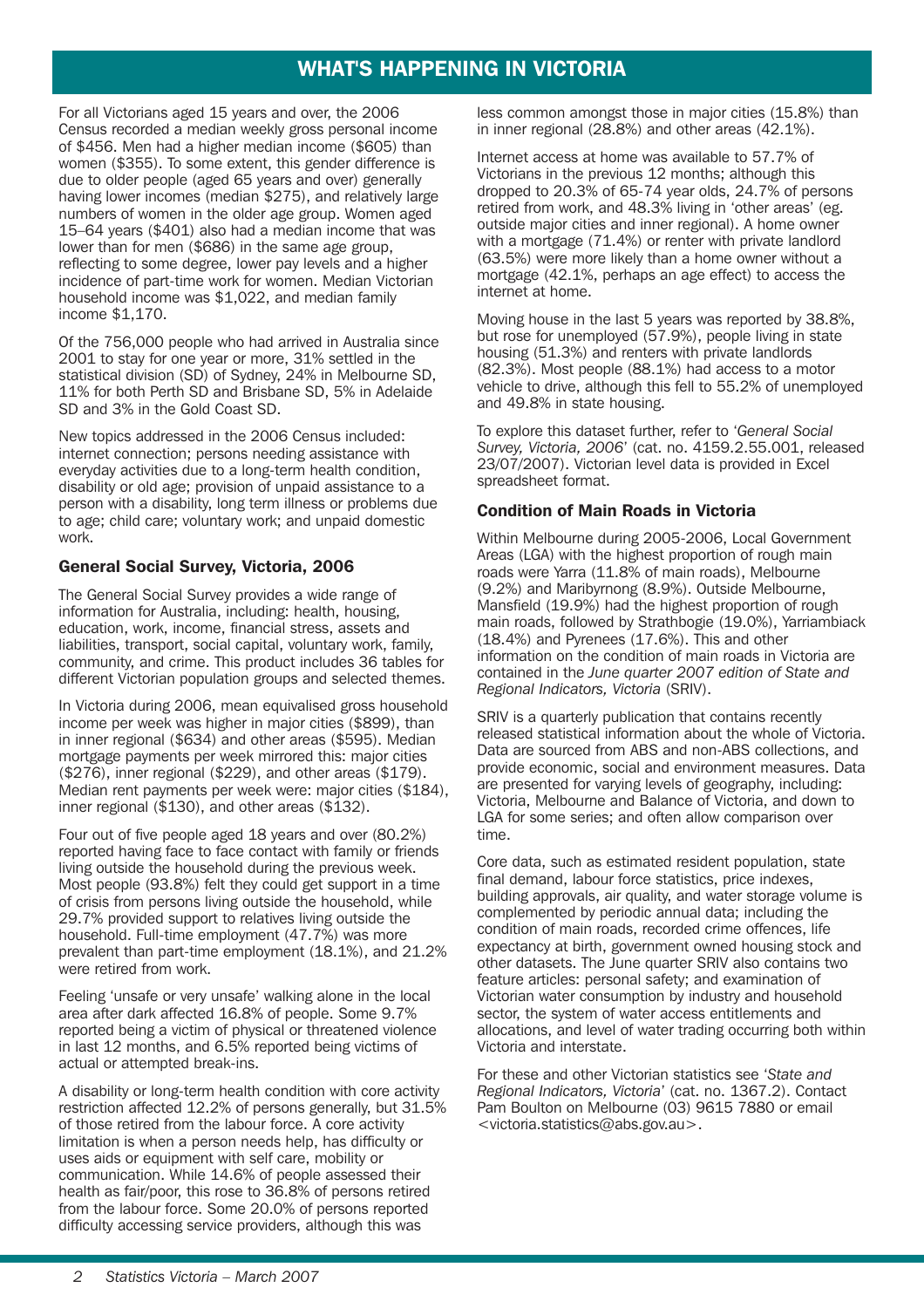# WHAT'S HAPPENING IN VICTORIA

#### Bringing data to life in the classroom

The new Education Services webpages were launched on 2 July. The pages are more user and classroom friendly, with separate sites for teachers and students: <www.abs.gov.au/teachers> and

<www.abs.gov.au/students>. Resources include statistical games; ABS data sets formatted for easy classroom use; activities for mathematics, geography and economics; and statistical stories. "Our aim is to assist educators to bring data and statistics to life in the school classroom," said Paul Taylor (Director, ABS Education Services).

allocation, achieving cost recovery for water infrastructure assets and analysing trade-offs between alternative water and economic policies. The data available at present for compiling monetary water accounts for Australia are limited and of varying quality. This publication discusses gaps and deficiencies that need to be addressed to support a more complete monetary water account. State government reports used include the 'Victorian Water Review, 2004–05'.



Classroom activities have been designed by education professionals, and linked to the curriculum of each state and territory to make it easy for teachers to incorporate them into their existing programs. The student page includes a series of online learning objects produced by The Le@rning Federation, specially selected to explain statistical concepts in a fun and engaging way. "The ABS has an important role to play in increasing statistical literacy in the community, and one way we can do this is by assisting schools in teaching the importance of good quality statistical information," Mr Taylor said.

For further information call Education Services on 1800 623 273 or email <education@abs.gov.au>.

## 4610.0.55.005 An Experimental Monetary Water Account for Australia, 2004-05.

Released 15/08/2007. First Issue

Physical water accounts were produced by ABS in '*Water Account, Australia*' (cat. no. 4610.0), for 1993-94 to 1996-97, 2000-01 and 2004-05. While data in the Water Account can theoretically be linked to economic data such as presented in the national accounts, there is little monetary data in the water account itself to facilitate such linking. This publication presents experimental monetary water accounts that allow some physical flows of water to be matched with monetary transactions for 2004–05. Linking monetary and physical water accounts provides information useful for determining efficient water

The Water Account showed that 11,160 Gigalitres (GL) of water was supplied to the Australian economy (i.e. to industry, government and households) by the Water Supply, Sewerage and Drainage Services industry in 2004–05. This amount included 2,022 GL of water losses and 842 GL of water provided to the environment. Excluding these amounts, some 8,296 GL of water was distributed to users. Revenue of \$3,514 million was generated from the supply of urban and rural distributed water. Industry value added for the Australian Water Supply, Sewerage and Drainage Services industry was \$5,101 million. Some State level data are presented.

In 2004–05, total value of distributed water supply in Australia was \$3,514 million. Households paid \$2,147 million (61% of total expenditure) for distributed water, and used 23 per cent of total distributed water. Agriculture, forestry and fishing used 64% of total distributed water, and contributed 8 per cent of total expenditure. Victorian households had the lowest expenditure on urban distributed water per household (\$236) and Northern Territory the highest (\$424).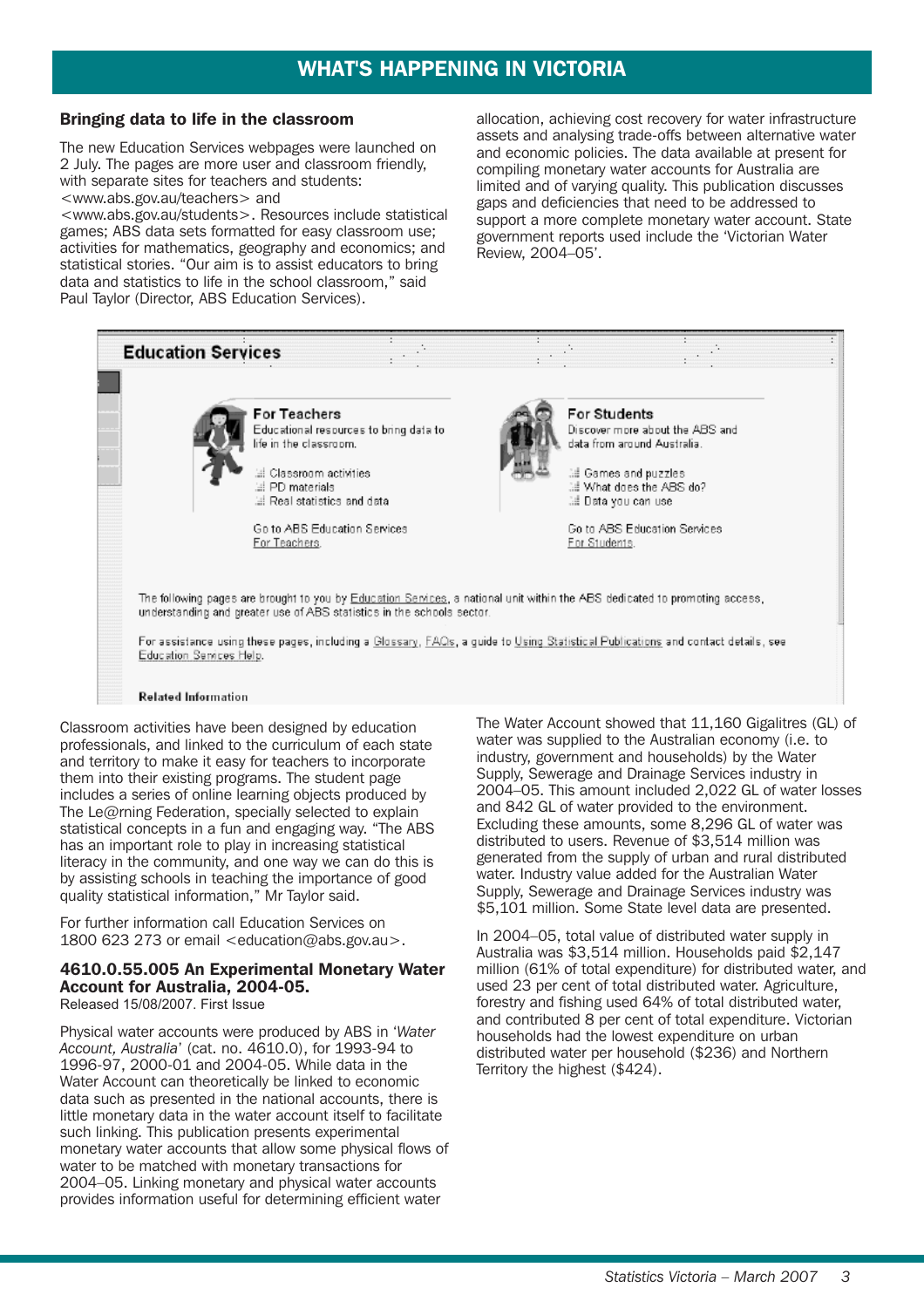### Review of ABS Annual Industry Survey Program: Manufacturing and Mining

ABS is redeveloping its annual industry survey program, with a view to developing a core economy-wide survey that provides financial data at broad industry level. Supplementing this will be a flexible and responsive program of discrete industry studies each year, with the capacity to provide greater detail at finer industry level. It is proposed to move to full implementation in respect of the 2008–09 reference year.

ABS is seeking advice from users of manufacturing and mining statistics on priorities, in terms of industries and/or data items to feed into development of the industry survey program. To assist that process, a short discussion paper is available upon request which outlines our current understanding of data gaps in relation to manufacturing and mining industries, some criteria for determining the future program, and show the range of outputs to be produced in respect of manufacturing and mining industries for 2006–07 and 2007–08. The discussion paper will also provide information on redevelopment of the industry survey program.

Within available ABS resources, we want to ensure that we provide broad industry performance information across all industries in the economy, and at the same time remain responsive to legitimate needs for more detailed information. In that context, it is important that inclusion of an industry in the program is justified, particularly in terms of policy imperatives.

User consultations will be held on Tuesday 30 October at 485 LaTrobe Street, Melbourne. If you have an interest in attending the seminar, obtaining the discussion paper or require further information please contact Maxine McDermott on (03) 9615 7080.

#### Review of Australian Standard Geographical Classification, 2007

This information paper (cat. no. 1216.0.55.001, released 16/08/2007) gives background to the Australian Standard Geographical Classification (ASGC) review and outlines a proposal to replace the current ASGC. The review's aim is to create a new Australian statistical geography that better meets the contemporary needs of users and addresses some of the ASGC's shortcomings. Since 1997, there have been several developments that impact on geographic coding. These include development of Geocoded National Address File (G–NAF), improvements in geographic information system (GIS) technology, and greater ability through the use of Intelligent Character Recognition and Automatic Coding to capture and cost-effectively code large volumes of addresses.

In late 2006, ABS convened the ASGC Review Committee, a panel of internal and external experts to guide the review and generate ideas that could be taken to consultation. In early 2007, there was a round of consultation with key ABS stakeholders. This was followed by a later round of consultation with external stakeholders, including presentations and visits to all States and Territories. This information paper is a product of these consultations and the committee's advice and suggestions. Formal written submissions in relation to the paper closed on 5 October 2007, with another round of consultations to commence in 2008.

For further information contact Alec Bamber on  $(02)$  6252 6365 or email <geography@abs.gov.au>.

### Gross State Product using production approach

The information paper '*Gross State Product Using The Production Approach GSP(P)*' (cat no 5220.0.55.002) was released 14/09/2007, and is available on the ABS website <www.abs.gov.au>. The ABS's State Accounts team has been working on a project to develop volume estimates of Gross State Product using a production approach for the last three years. This information paper provides results of the project. GSP(P) results for each state are presented, followed by a discussion on gross value added (GVA) by industry (ANZSIC93), ownership of dwellings and taxes less subsidies on products for each state.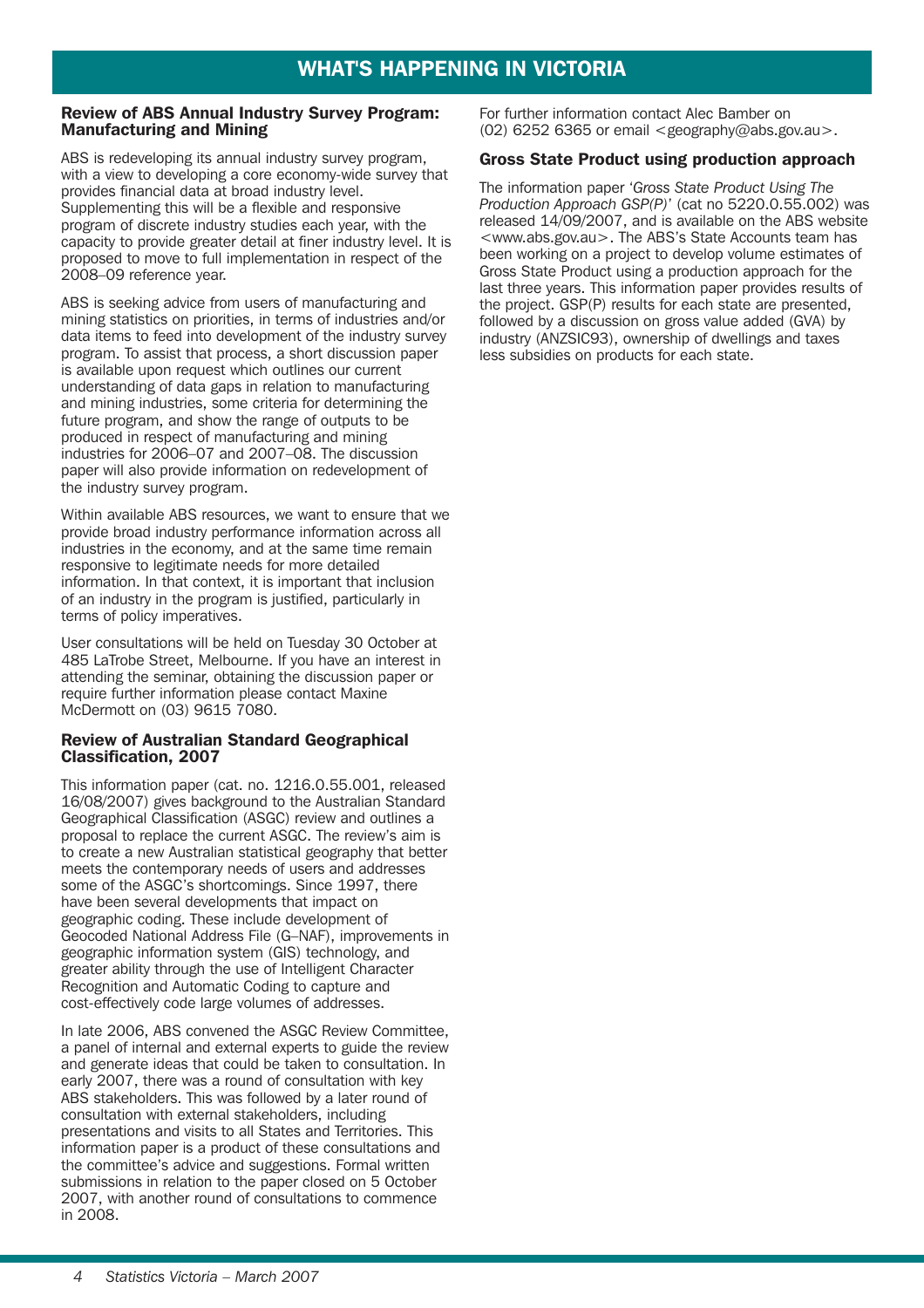# SELECTED RECENT RELEASES

For further information on ABS publications, the first point of contact is ABS's National Information and Referral Service. (NIRS) phone 1300 135 070, or email <client.services@abs.gov.au>. Publications are available free on the ABS website <www.abs.gov.au>.

#### 1136.0 A Directory of Education and Training Statistics. Released 09/07/2007

Check this directory to find data sources, data items and publications available in relation to education and training. It includes information about education cost and expenditure, childcare and preschool education, primary and secondary school education, vocational education and training, higher education, indigenous education and training, other statistical or research reports, and classifications and manuals for Australian education and training statistics.

#### 1211.0.55.001 Research Paper: Data Visualisation, Jul 2007. Released 19/07/2007. First Issue.

This research paper analyses existing data visualisation tools and techniques. It seeks to highlight these examples in a practical context, incorporating issues of statistical storytelling and benefits for displaying statistical data.

#### 1383.0.55.001 Measures of Australia's Progress: Summary Indicators, 2007 (Edition 2). Released 23/08/2007

Presents a summary of 14 headline dimensions of social, economic and environmental progress. The indicators are at national level, and a brief summary discussion about the measure and associated trends occurs. Updates occur for: economic hardship; biodiversity (land clearing section); atmosphere (greenhouse gas emissions); and family, community and social cohesion (voluntary work section).

#### 3218.0 Regional Population Growth, Australia, 1996 to 2006. Released 24/07/2007

At June 2006, Australia's estimated resident population (ERP) was 20.7 million people, an increase of 1.3 million people (6.6%) since 2001, with an average annual growth rate of 1.3%. In the five years to June 2006, Queensland experienced the largest growth (462,600 people; 12.7%), followed by Victoria (323,600; 6.7%) and New South Wales (242,000; 3.7%).

In 2006, capital city Statistical Divisions (SDs) were home to over 13.2 million people, or 64% of Australia's population. In the five years to June 2006, Melbourne SD (up 272,700 people) recorded the largest capital city growth, followed by Brisbane SD (191,300), Sydney SD  $(156, 100)$  and Perth SD  $(126, 500)$ . The largest five year state balance growth occurred in balance of Queensland (up 271,300 people), followed by balance of New South Wales (85,900), and balance of Victoria (50,800).

The population of Melbourne (C) – Southbank-Docklands SLA more than tripled in five years, growing by 9,700 people at an average 25.8% each year. Melbourne (C) - Inner SLA (covering the CBD) increased by 6,200 people at an average annual 14.3%. These two SLAs reflect continued growth in inner city apartment living.

During these five years, large growth was recorded in the Melbourne LGAs of Casey (C) (up 40,700 people),

Wyndham (C) (28,900) and Melton (S) (28,100). Melbourne (C) increased by 8.6% on average each year. The coastal LGA of Greater Geelong (C) increased by 11,500 people over five years (or 1.2% per year), making it the largest growth LGA outside Melbourne SD. Many inland Victorian LGAs also experienced strong growth, including: Greater Bendigo (C), Ballarat (C), Mitchell (S) and Macedon Ranges (S).

#### 3235.0 Population by Age and Sex, Australia, 2006. Released 24/07/2007. First Issue

At 30 June 2006, the ERP of Victoria was 5.13 million, an increase of 323,600 people in five years (average annual growth 1.3%); with 73% (3.74 mil) residing in Melbourne Statistical Division (MSD). In the five years to 2006, Victoria's median age for persons increased from 35.8 to 36.7 years. In 2006, the median age for males was 35.9 years and for females 37.5 years. Melbourne SD (35.9 years) recorded the lowest median age for Victorian SDs; while in regional Victoria it was 39.4 years, with the highest occurring in East Gippsland (42.7 years), Wimmera (42.3) and Gippsland SDs (40.1).

The highest median age local government area (LGA) was Queenscliffe (B) (52.3 years), followed by Strathbogie (S) (47.3), Bass Coast (S) (46.0), and Yarriambiack (S) (45.7). The lowest median age LGA was Melbourne (C) (28.0 years), followed by Melton (S) (31.1), Wyndham (C) (32.4), Hume (C) (32.6) and Casey (C) (32.7).

Children (0-14 years) represented 19.0% of Victoria's population, and were prevalent in the fringe LGAs of Melbourne SD: Cardinia (S) (24.4%), Melton (S) (24.2%) and Casey (C) (24.1%). The lowest proportion of children was in Melbourne (C) (6.0%); followed by Port Philip (C) (9.7%), Yarra (C) (10.9%) and Stonnington (C) (13.0%).

#### 3307.0.55.001 Divorces, Australia, 2006. Released 30/08/2007

Victoria had 12,110 divorces granted in 2006, giving a crude divorce rate of 2.4 per 1,000 estimated resident population compared with 2.1 in NSW. Some 49.8% of Victorian divorces involved children. Wives (41.0%) were more likely to apply for divorce than husbands (30.7%), with joint applications (28.2%) common. Nationally, the crude divorce rate has fallen from 2.9 per 1,000 ERP in 1996 and 2001, to 2.5 in 2006.

The median age of a Victorian wife at marriage was 25.0 years, at separation 37.3 years, and at divorce 40.8 years. The median duration of marriage to separation for persons in Victoria was 8.8 years, and to divorce 12.5 years. The Victorian female divorce rate was fairly low for 25–29 year olds (6.5%), increasing with age: 30–34 years (10.8%), 35–39 years (11.3%) and 40–44 years (11.2%); then dropping for 45–49 years (9.6%), 50–54 years (7.3%), etc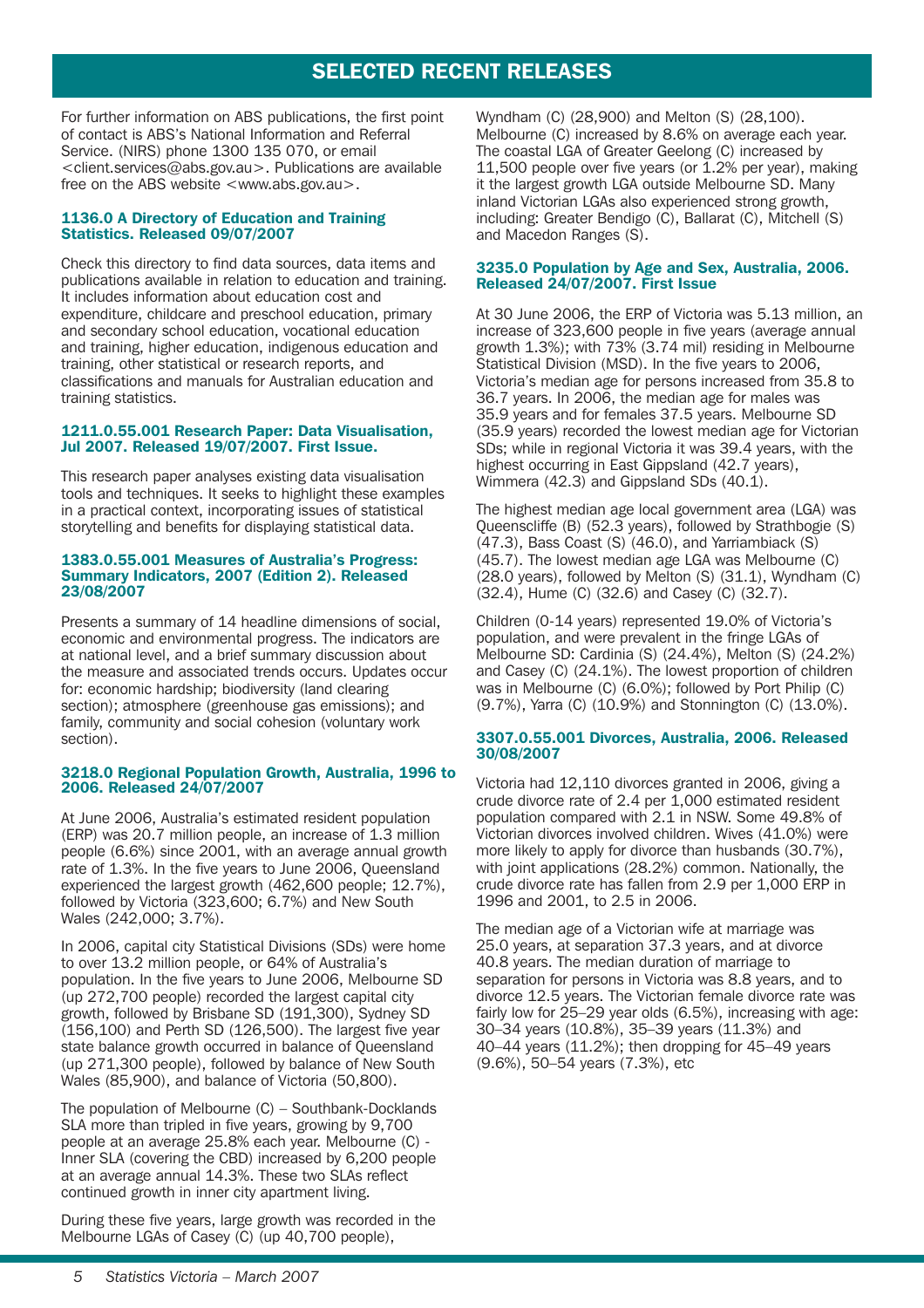# SELECTED RECENT RELEASES

#### 3414.0 Guide to Migrant Statistical Sources, 2007. Released 07/08/2007. First Issue

Search by topic to find key data sources for both ABS and non-ABS statistics. This guide brings together summaries of all Australian statistical collections relating to migrants and ethnicity, and includes government, academic and private sources. If you are aware of other migrant related data that may be of interest, let our Migrant Statistics Unit know by sending an email to

<migrant.statistics.unit@abs.gov.au>

#### 4102.0 Australian Social Trends, 2007. Released on 07/08/2007

Using ABS and other official statistics, 'Australian Social Trends' describes aspects of society and how they change over time. Chapters include: population, family and community, health, education and training, work, economic resources and housing, environment, and international comparisons. Summary tables and graphs in each chapter show changes that have taken place at national level over a decade, with differences across states/territories for the most recent year. Data cubes at both national and state/territory level are also available.

Around 7.4 million Australian adults (54%) were overweight or obese in 2005, an increase of 2 million adults since 1995. In 2005, Aboriginal and Torres Strait Islander people were over three times as likely as non-Indigenous people to have diabetes, and more than ten times as likely to have kidney disease.

Goods and services generally became more affordable between 1986 and 2006. Per person increases in household disposable income (up 5.1% per year between 1986 and 2006) and household net worth (up 6.6% per year between 1989 and 2006) increased faster than all groups consumer price inflation (3.7% per year between 1986 and 2006). While many goods and services have become more affordable, including: motor vehicles, clothing and footwear, and household appliances; others, such as education, hospital and medical services have become less affordable.

As household income increased so has spending. Since 1986, real (i.e. adjusted for inflation) household consumption expenditure per person has increased on average by 2% each year (\$17,500 in 1986 to \$26,100 in 2006). The largest increases were on communication services and goods for recreation and culture.

Between 2002–03 and 2004–05 in Victoria, total solid waste generation rose from about 1.8 to 2.0 tonnes per person in Victoria, for an average annual increase of 6% over two years. Despite the increase in amount of solid waste being generated, the overall trend is towards reduced landfilling and increased recycling of waste. An estimated 19% less solid waste was buried as landfill in Australia (excluding Tasmania and the Northern Territory) during 2002–03 (17 million tonnes) than during 1996–97 (21 million tonnes). This was accompanied by a strong increase in the amount of solid waste recycled, from an estimated 80 kilograms per Australian during 1996–97 to 759 kilograms per person during 2002–03.

#### 4156.0 Sports and Physical Recreation: A Statistical Overview, Australia, 2007. Released 20/08/2007

Data from a range of sources, presented mainly at Australia level. Information about the number of people who play sports; most popular sports; number of people attending sporting events; spending on sports and physical recreation; economic activity of businesses, clubs and associations; employees in sports and physical recreation occupations or industries; and levels of support provided by volunteers, sponsorship and government funding.

There were 9.1 million persons aged 18 years and over (62.4% of adult population) in Australia who participated in physical activities for recreation, exercise or sport during the 12 months prior to interview in 2002. Slightly more than half (4.6 million) participated in organised sports and physical recreation. The most popular physical recreation activity for both males and females was walking for exercise, with females (32.9%) outdoing males (17.5%). There were 1.6 million children aged 5–14 years (61.6% of this cohort) participating in organised sport outside school hours during the 12 months ending April 2003. The most popular organised sport for boys was outdoor soccer (301,100 participants, 22.2% of population), whereas for girls it was netball (233,000 participants, 18.1%).

At end June 2005, 111,519 persons worked for organisations mainly engaged in providing sports and physical recreation services. Building work worth \$585.5m was approved for sports and physical recreation buildings during 2005–06, with 58.1% for construction of new buildings; and engineering construction work worth \$1,711.0m done for recreation projects (including landscaping).

#### 4441.0 Voluntary Work, Australia, 2006. Released 20/07/2007

The Voluntary Work Survey was conducted from March to July 2006. It presents data on rates of participation in voluntary work, hours contributed, characteristics of people who volunteer, types of organisations they work for and activities they undertake. In Australia during 2006, 5.2 million people (34% of pop 18+) participated in voluntary work. They contributed 713 million hours to different activities, and in organisations and groups with a diverse range of interests. Overall, 32% of men and 36% of women were volunteers. In Melbourne 30% participated in voluntary work, while in the rest of Victoria 41% participated.

People aged 35–44 years (43%) were most likely to volunteer, and include a large number of parents with dependent children, reflecting commitments associated with their children, such as work for schools and sports teams. Female partners with dependent children had a volunteer rate of 50% compared with 32% for female partners without dependent children. Employed people, either in full-time (34%) or part-time (44%), had a higher volunteer rate than unemployed (26%) or not in the labour force (30%). Men employed full-time (34%) were as likely to volunteer as women employed full-time (33%). Almost two-thirds of volunteers (62%) worked for one organisation only, 25% for two, 8% for three and 4% for more than three organisations.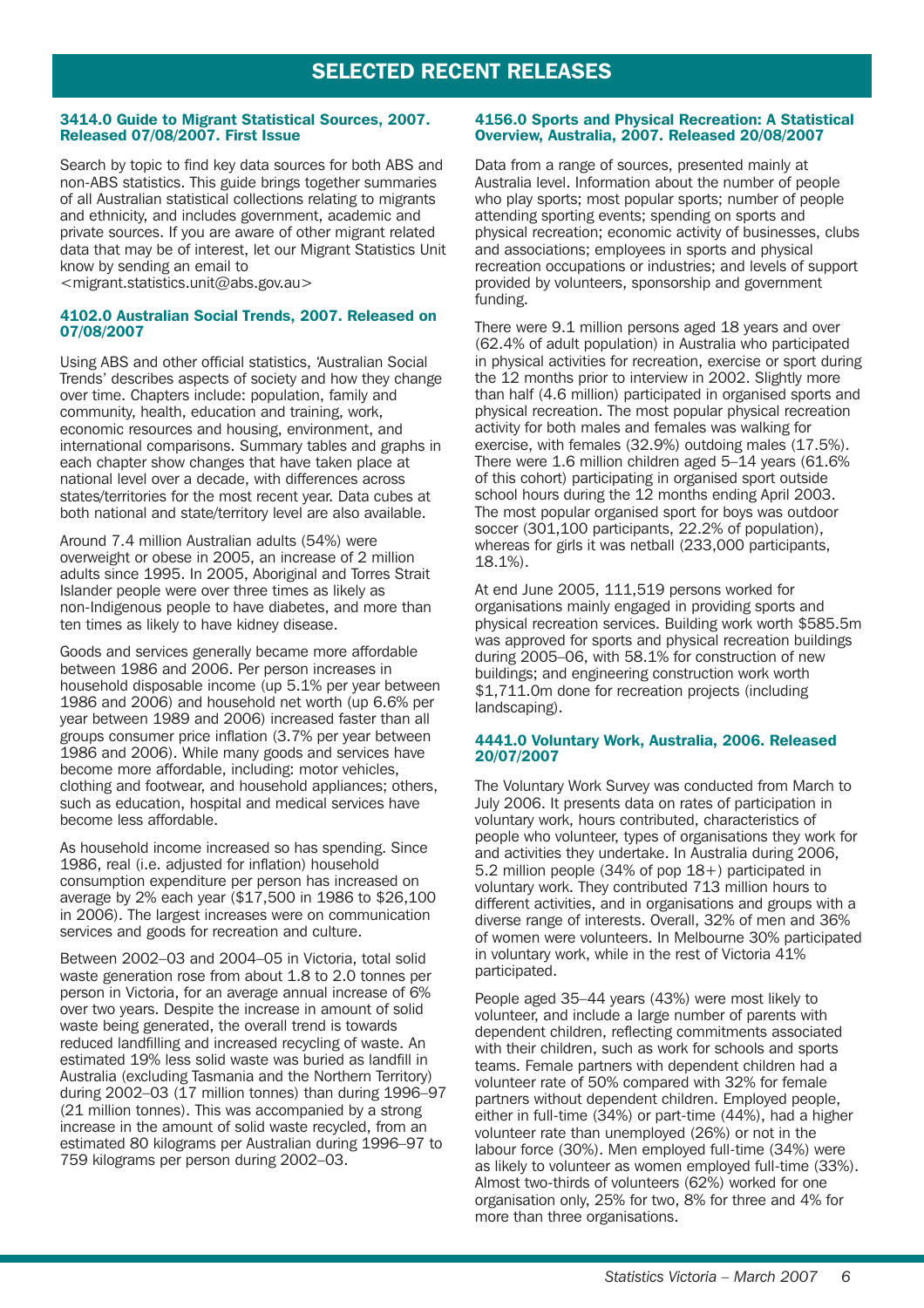## SELECTED RECENT RELEASES



(a) Volunteers for each type of organisation as per cent of all males/females aged 18 years and over.

Most organisations for which people had volunteering involvements were non-profit (84%), with 14% in the government sector. Activities most frequently reported by volunteers were fundraising (48% of their involvements), preparing and serving food (31%), teaching/providing information (28%), administration (26%) and management (23%).

#### 4618.0 Water Use on Australian Farms, 2005–06. Released 14/08/2007

Preliminary estimates of agricultural water use, pastures and crops irrigated, and sources of water used for agriculture at a national and state/territory level; compiled from data collected as part of the Agricultural Census for year ended 30 June 2006. Estimates of irrigation water use for Australia and states/territories during 2002–03, 2003–04 and 2004–05 are included. Final estimates at the national, state/territory and regional level will be released in March 2008. Climatic conditions affect both the availability of water for irrigation and the need to irrigate. Information from the Bureau of Meteorology outlining climatic conditions across Australia between July 2005 and June 2006 is presented.

For Australia in 2005–06, the major crop by volume of irrigation water applied remained pasture for grazing (2,871 gigalitres, average application rate 3.5 ML/ha), followed by cotton  $(1,7\bar{4}6$  GL, 6.3 ML/ha), rice  $(1,230$  GL, 12.3 ML/ha) and sugar cane (1,104 GL, 5.0 ML/ha). Pasture for grazing accounted for 26.5% of all irrigation water use nationally, followed by cotton (16.1%), rice (11.3%) and sugar cane (10.2%).

In Victoria during 2005–06, irrigation accounted for 91.9% of agricultural water use. In Victoria, agricultural establishments used a total of 2,688 GL of water, with 2,471 GL for irrigation. Victoria had 25.8% of the nation's irrigating establishments, with 657,000 hectares of irrigated agricultural land. Pasture for grazing remained the major use of irrigation water in Victoria, consuming 63.4% of Victorian total.

Across most of Australia, surface water remained the major source of water for agricultural purposes, totalling 9,074 gigalitres or 76.2% of all water used for agricultural purposes. Groundwater accounted for 47.3% of water used for agricultural purposes in South Australia, and 69.5% in Northern Territory. Across Australia, groundwater totalled 2,524 gigalitres or 21.2% of all water used for agricultural purposes. Recycled or re-used water from off-farm sources was less than 1% of water used by agriculture.

#### 6523.0 Household Income and Income Distribution, Australia, 2005–06. Released 02/08/2007

Results from the 2005–06 Survey of Income and Housing provide estimates of income, net worth and other characteristics of households and persons living in private dwellings. The real income of high income people rose by 36% over the 11 years to 2005–06; compared with a rise of 31% for low income earners and 32% for middle income earners. Mean incomes in capital cities were 16% above those outside capital cities. Mean incomes in Victoria were 1% below the national average and mean incomes in Melbourne 3% below the capital city average. In 2005–06, the wealthiest 20% of households accounted for 61% of total household net worth, with average net worth of \$1.7 million per household; in comparison, the poorest 20% of households accounted for 1% of total household net worth and had an average net worth of \$27,000 per household. For households with middle and high income, wages and salaries were the principal source of income, while for low income households government pensions and allowances were the principal source.

Additional tables, including more detailed dissections and additional classifications, are also available in cat no 6523.0.55.001. More detailed data on wealth and housing will be published later this year in '*Household Wealth and Wealth Distribution, Australia, 2005–06*' (cat. no. 6554.0) and '*Housing Occupancy and Costs, Australia, 2005–06*' (cat. no. 4130.55.001).

#### 6537.0 Government Benefits, Taxes and Household Income, Australia, 2003–04. Released 13/6/2007

An ABS study on the effects of government benefits and taxes on income distribution among private households in 2003–04. It uses Household Expenditure Survey data in conjunction with other data, such as government finance statistics, to calculate the effects of government benefits and taxes on household income at the Australia level.

Some 27% of government benefits, both in cash and in kind, were allocated to the 20% of people low income group. This low income group received 36% of government benefits in cash, whereas people in the high income group (top 20%) received 4% of the cash benefits. Indirect benefits (provided in kind) through government services in health, education, housing, social security and welfare were more evenly distributed, with 22% of benefits received by people in the low income group and 16% received by the high income group. People in the low income group paid 5% of all personal income taxes, and 17% of total taxes on production (such as GST) attributable to individual households. The high income group paid 54% of personal income taxes and 26% of the allocated taxes on production.

#### 7112.0 Selected Agricultural Commodities, Australia, Preliminary, 2005–06. Released 26/07/2007

Estimates for main agricultural commodities and livestock numbers collected in the 2005–06 Agricultural Census, and final estimates from related collections (i.e. apple, pear and vineyard collections). Victoria level data is presented..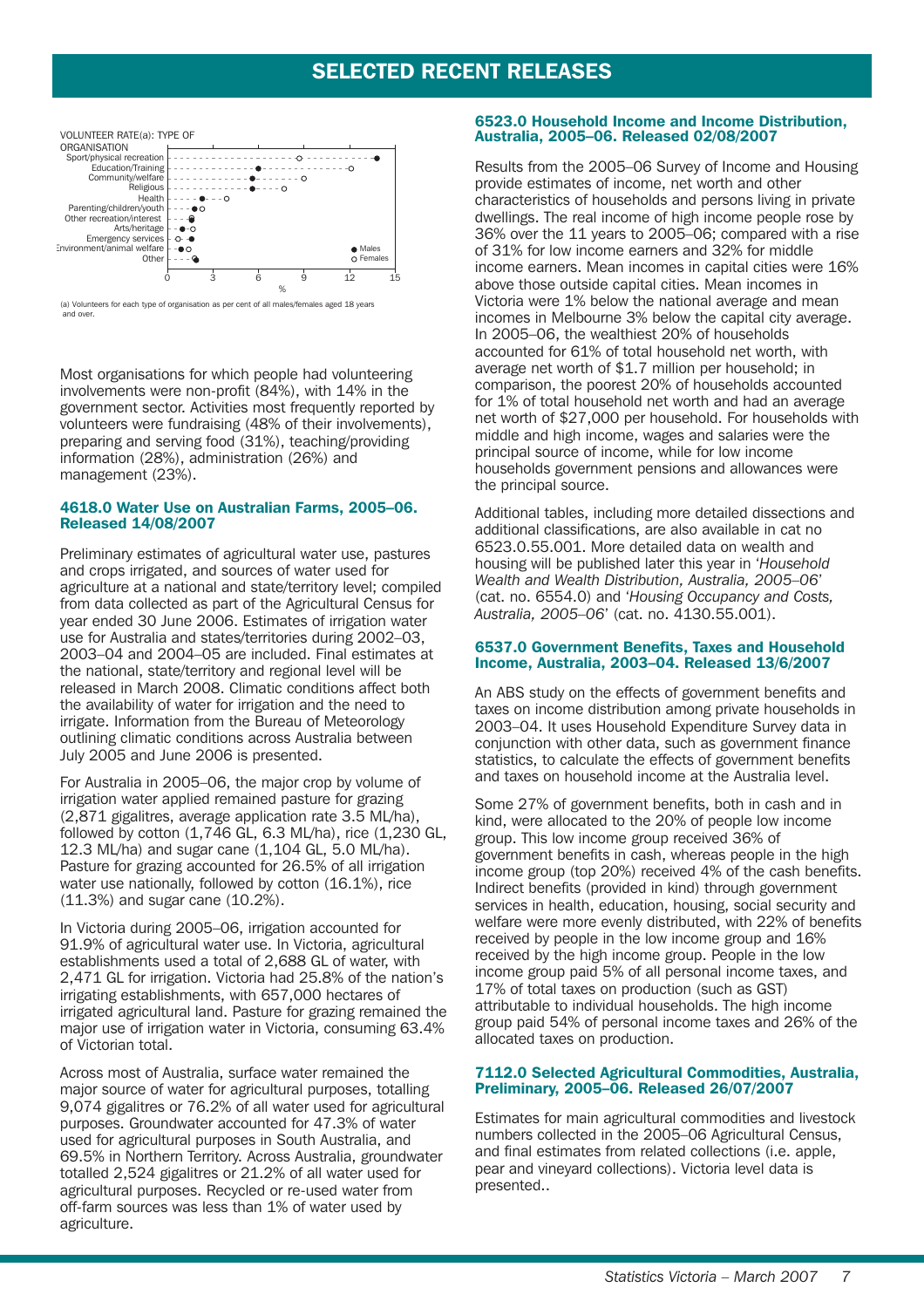#### 8622.0 Retail and Wholesale Industries, Australia, 2005–06. Released 17/08/2007

Australia's retailers generated \$292.3 billion income and employed 1,230,000 people, with 31% of employment in food retailing. Wholesalers generated \$354.2 billion and employed 509,000 people. Retail and wholesale industries contributed almost 11% to the nation's economy. The 157,000 retailers reported an operating profit before tax of \$13 billion (or \$83,300 per business), representing an operating profit margin of 4.5%.

The retail industry was predominantly small businesses, with most (96%) owner-operated or employing fewer than 20 people. These businesses generated 34% of retail income and an operating profit before tax of \$5.7 billion. In contrast, just over 600 businesses employing 100 or more people and accounted for only 0.4% of all retail businesses in Australia, and generated nearly 45% of all income. Operating profit before tax for these businesses was \$5.3 billion.

Food retailing (20%) accounted for the largest proportion of all retail commodities sold nationally in 2005–06, followed by transport equipment (14%), and petroleum, gas and coal (12%). Clothing made up 9% of all retail sales. Products with the highest margins on sales were clothing  $(47%)$  and textiles  $(43%)$ ; while the lowest margins were in petroleum, gas and coal (6%) and transport equipment (10%). NSW accounted for 32% of retail industry employment and generated a third (32.8%) of total sales of goods and services. Victorian retailers comprised just above a quarter of all employment (25.9%) and total sales of goods and services (25.5%).

Australia's 84,900 wholesalers had an operating profit before tax of \$16.3 billion (or \$192,300 per business). See also 'Retail and Wholesale Industries, Australia: Commodities, 2005–06' (cat no. 8624.0).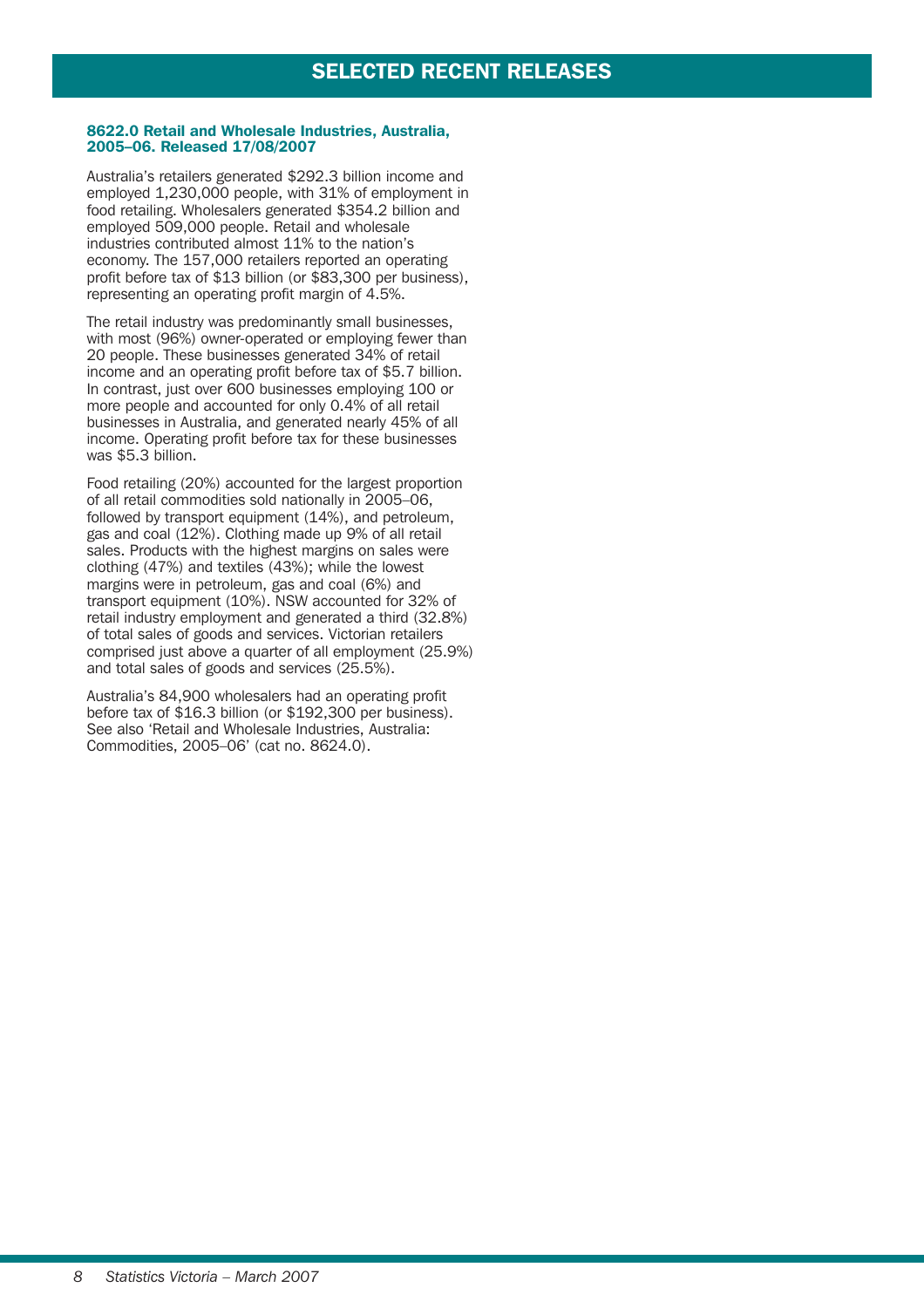#### 1252.0.55.001 National Localities Index, Australia, July 2007, Final. Released 20/07/2007.

The National Localities Index (NLI) provides Statistical Local Area (SLA) codes for over 32,000 Australian localities. The NLI will not be available beyond Australian Standard Geographical Classification (ASGC) 2007. The final edition NLI was released in July 2007, and will remain current until 30 June, 2008.

#### 1259.0.30.001 Australian Standard Geographical Classification (ASGC) Digital Boundaries (Intercensal), Australia, 2007. Released 17/07/2007

This product contains digital boundaries current for ASGC Edition 2007 (date of effect 1 July 2007). In MapInfo Interchange Format and based on datum GDA94.

#### 1351.0.55.021 Research Paper: Methodology for Synthesising Estimates of Indigenous Child Health, Aug 2007. Released 30/08/2007. First Issue

This project explored the feasibility of deriving estimates of Indigenous child health for Queensland and the Northern Territory using data from the Western Australian Aboriginal Child Health Survey, 2000–01 (WAACHS) and other national datasets, such as the Census of Population and Housing. This paper outlines the technique for creating synthetic estimates. ABS did not create synthetic estimates for Queensland and Northern Territory. However, the methodology documented should be useful to researchers undertaking a similar exercise.

#### 1352.0.55.078 Research Paper: Assessing the Quality of Modelled Estimates (Methodology Advisory Committee), Jun 2006. Released 06/09/2007. First Issue

In recent years, official statistical agencies have increasingly used analytical methods to compile statistics. Modelling techniques have enabled statisticians to meet the demand for statistics that otherwise would be too costly or difficult to produce. This paper proposes a framework to assess the quality of statistics generated using econometric models. We applied the framework to a recent project to estimate business employee numbers based on the Economic Activity Survey and Business Income Tax data.

#### 1352.0.55.086 Research Paper: Socio-Economic Indexes for Individuals and Families (Methodology Advisory Committee), June 2007. Released 23/08/2007. First Issue

SEIFA indexes are widely used measures of relative socio-economic status at a small area level. The indexes rank and identify areas that are relatively more, or less, disadvantaged. When we make judgments about individuals based on characteristics of the area in which they live, there is potential for error in our conclusions – referred to as ecological fallacy. These findings indicate a high risk of ecological fallacy when SEIFA is used as a proxy for the socio-economic status of smaller groups within an area.

#### 2905.0 Statistical Geography: Volume 2 – Census Geographic Areas, Australia, 2006. Released 17/07/2007

The primary geographical classification used by ABS to disseminate statistical data for 2006 Census of Population and Housing is the Australian Standard Geographical Classification (ASGC) 2006. Included geographic areas outside the ASGC's scope: Commonwealth and State Electoral Divisions, Postal Areas, State Suburbs, Place of Work Areas and Australian Indigenous Geographical Classification (AIGC). For digital mapping capacity, refer to *'Census of Population and Housing: Census Geographic Areas Digital Boundaries, Australia, 2006*' (cat. no. 2923.0.30.001).

#### 2905.0.55.001 ABS Postal Area Concordances, Aug 2006. Released 02/07/2007. First Issue

This product contains seven separate concordance files, which are comma delimited and include a metadata sheet showing the file format. The '2006 Postal Area from 2006 SLA Concordance' allows the conversion of data from ASGC Edition 2006 Statistical Local Areas (SLAs) to 2006 Postal Areas. This population weighted concordance can be used to translate statistics aggregated by SLA to POA aggregations. See the website listing for six other concordance descriptions.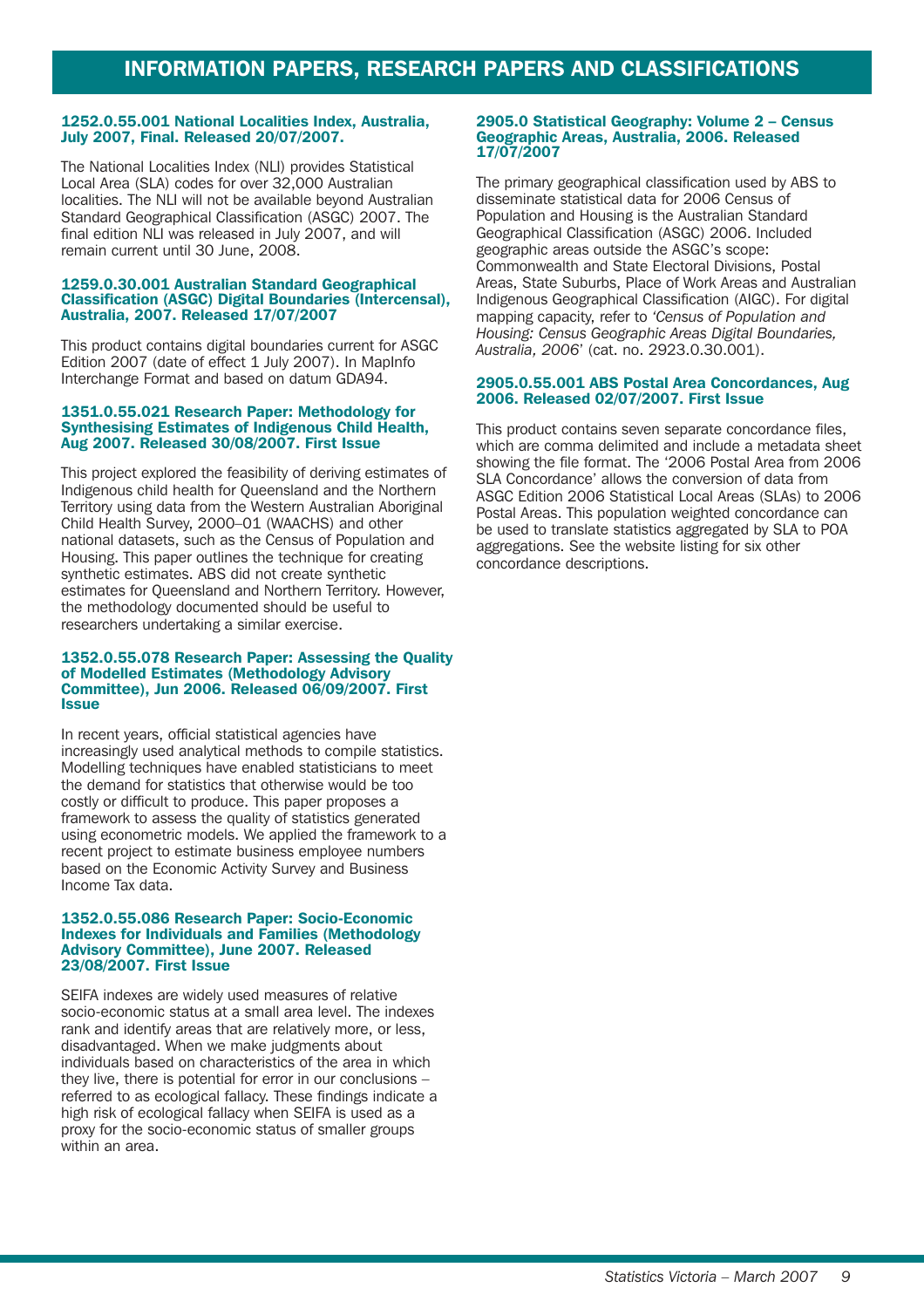# OTHER SELECTED RELEASES

| Cat. no.      |                                                                                                                                             | <b>Release date</b>              |
|---------------|---------------------------------------------------------------------------------------------------------------------------------------------|----------------------------------|
| 1006.0        | ABS Forward Work Program, 2007-08 to 2009-10.                                                                                               | 22/08/2007                       |
| 1259.0.30.003 | Australian Standard Geographical Classification (ASGC) Urban Centres and Localities<br>(UC/L) Digital Boundaries, Australia, 2006.          | 21/08/2007                       |
| 1351.0.55.020 | Research Paper: Explorations of Innovation and Business Performance Using Linked<br>Firm-Level Data, Sep 2007.                              | 07/09/2007<br><b>First Issue</b> |
| 2909.0        | Statistical Geography: Volume 3 - Australian Standard Geographical Classification<br>(ASGC) Urban Centres/Localities, 2006.                 | 21/08/2007                       |
| 2914.0.55.001 | 2006 Census Non-Response Rates Fact Sheets, 2006.                                                                                           | 09/07/2007<br><b>First Issue</b> |
| 2914.0.55.002 | 2006 Census of Population and Housing: Media Releases and Fact Sheets, 2006.                                                                | 27/06/2007<br>First Issue        |
| 4700.0        | ABS Directions in Aboriginal and Torres Strait Islander Statistics, Jun 2007.                                                               | 08/06/2007                       |
| 4705.0        | Population Distribution, Aboriginal and Torres Strait Islander Australians, 2006.                                                           | 15/08/2007                       |
| 4710.0.55.001 | Community Housing and Infrastructure Needs Survey Data Dictionary, Australia, 2006.                                                         | 23/08/2007                       |
| 4722.0.55.004 | Tobacco Smoking - Aboriginal and Torres Strait Islander people: A snapshot, 2004-05.                                                        | 05/07/2007<br><b>First Issue</b> |
| 5206.0        | Australian National Accounts: National Income, Expenditure and Product, Jun 2007.                                                           | 04/09/2007                       |
| 5216.0.55.002 | Information Paper: Quality Dimensions of the Australian National Accounts, 2007.                                                            | 31/08/2007<br><b>First Issue</b> |
| 5260.0.55.001 | Information paper: Experimental Estimates of Industry Multifactor Productivity, 2007.                                                       | 07/09/2007<br>First Issue        |
| 6224.0.55.001 | Labour Force, Australia: Labour Force Status and Other Characteristics of Families,<br>Electronic Delivery, June 2007.                      | 19/07/2007                       |
| 6287.0        | Labour Force Characteristics of Aboriginal and TSI Australians, Experimental Estimates<br>from the Labour Force Survey, 2006.               | 28/06/2007                       |
| 6463.0        | Analytical Living Cost Indexes for Selected Australian Household Types, Jun 2007.                                                           | 29/08/2007                       |
| 6540.0        | Household Expenditure Survey and Survey of Income and Housing - Confidentialised Unit 02/08/2007<br>Record Files, 2003-04 (Second edition). |                                  |
| 5310.0.55.001 | Information Paper: Introduction of revised international standards in ABS economic<br>statistics in 2009.                                   | 06/09/2007<br>First Issue        |
| 7502.0        | Value of Selected Agricultural Commodities Produced, Australia, Preliminary, 2005-06.                                                       | 06/09/2007                       |
| 8104.0        | Research and Experimental Development, Businesses, Australia, 2005-06.                                                                      | 21/08/2007                       |
| 8229.0        | Manufacturing Indicators, Australia, Mar 2007.                                                                                              | 24/08/2007                       |
| 8417.0        | Mining Indicators, Australia, Mar 2007.                                                                                                     | 24/08/2007                       |
| 8602.0        | Tourism Newsletter, Aug 2007.                                                                                                               | 03/09/2007<br>First Issue        |
| 9503.0.55.001 | Tourism Region Maps and Concordance Files, Australia, 2006.                                                                                 | 29/06/2007                       |

Main Economic Indicators (MEIs). Also released during the past quarter were a number of monthly and quarterly MEIs which can be accessed from the ABS website home page <www.abs.gov.au>. Examples of MEIs include: housing finance, building approvals, labour force, consumer price index, sales of new motor vehicles, and retail trade.

Free ABS publications online. All ABS electronic publications from 1998 onwards are available free from <www.abs.gov.au>.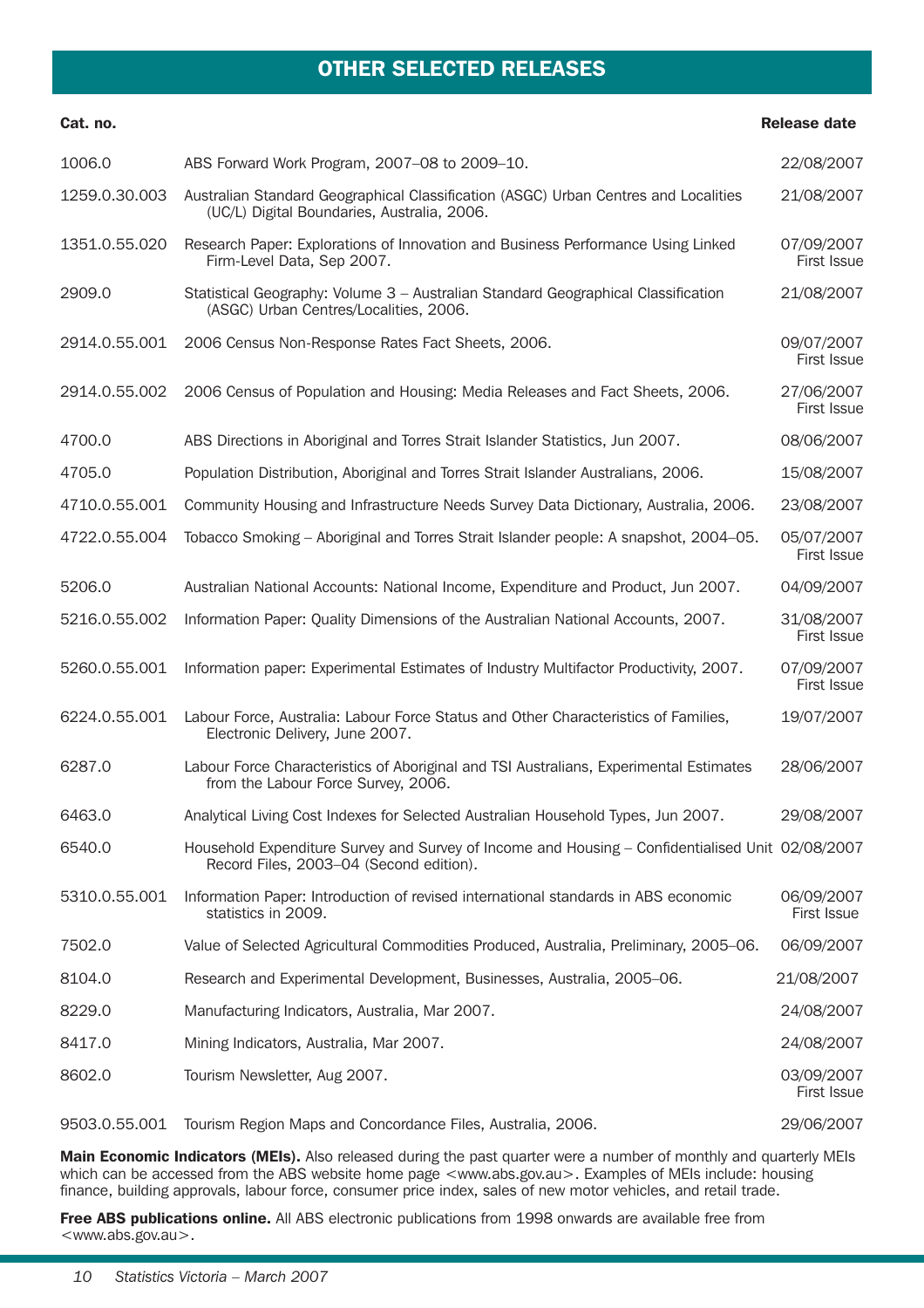# What statistical training courses are available at ABS Victoria?

- Basic Statistical Analysis (BSA)
- Turning Data Into Information (TDII)
- Making Quality Informed Decisions (MQID)
- Basic Survey Design (BSD)

In Victoria we present BSA, TDII, MQID and BSD twice yearly and schedule other courses on an adhoc needs basis. There has been a very positive response to the 2007 program and we are currently compiling the 2008 schedule for release shortly.

For further information go to the ABS website <www.abs.gov.au>. Select 'Services We Provide' then 'ABS Training' or contact Maxine McDermott on (03) 9615 7080 or <victoria.statistics@abs.gov.au>

#### Training Program – October to December, 2007

#### Basic Survey Design

21 & 22 November

\$750.00

This course aims to provide a broad overview of all facets of survey development. Topics include developing survey objectives, advantages and disadvantages of various collection methodologies, questionnaire design, data processing, reporting of results and management of the design process.

#### 2011 Census – your chance to have a say

While continuing to deliver more new products and services from the 2006 Census, ABS is turning its attention to the next Census of Population and Housing to be held in August 2011. ABS will soon invite public comment on content and procedures of the next Census. The invitation to have a say in the way the nation's largest statistical collection is undertaken is in *'Information Paper: 2011 Census of Population and Housing: ABS Views on Content and Procedures'* (cat. no 2007.0) to be released on 26 October 2007.

This is the first in a series of information papers about the 2011 Census. It marks the first step in the public consultation process and outlines ABS proposals for the next Census, including:

- procedures for conducting the Census
- arrangements to protect the privacy of individuals
- measures to ensure the confidentiality of information collected
- topics to be included
- topics under review, including new topic proposals
- topics to be excluded.

Submissions can be lodged either online, electronically by email or in hardcopy. The submission period will open on 26 October 2007 when the Information Paper is released and will close on 31 March 2008. Users of Census data and interested members of the public are invited to make submissions on any aspect of the Census. The Information Paper and Submission Form will be available on the ABS website (for free download) at <www.abs.gov.au/2011 census views> from 26 October 2007. Information and guidelines about making a submission will also be available from the website.

Information Sessions on 2006 Census products and 2011 Census Topic Consultation are planned for each capital city during October and November 2007. The details of the Melbourne session are listed below. These meetings are open to all interested members of the public and provide an opportunity to hear more about plans for the next Census, meet ABS staff and ask questions.

Time: 9.30am Or 2.00pm, Monday 26 November & Tuesday 27 November

Venue: Treasury Theatre, Lower Plaza

1 Macarthur Street, East Melbourne

To register your interest in attending one of these sessions email Maxine McDermott at <victoria.statistics@abs.gov.au> (indicating your preferred session in the subject field).

What happens next? Following assessment of submissions and consultation meetings, recommendations on content and procedures of the 2011 Census will be discussed with the Australian Statistics Advisory Council later in 2008. ABS will then prepare a submission to Federal Government during 2009. A final decision on 2011 Census topics is expected to be made by the Federal Government in late 2009. Subsequently, ABS will release an information paper outlining the final nature and content of the 2011 Census. All individuals or organisations who have made submissions will be advised of the final outcomes.